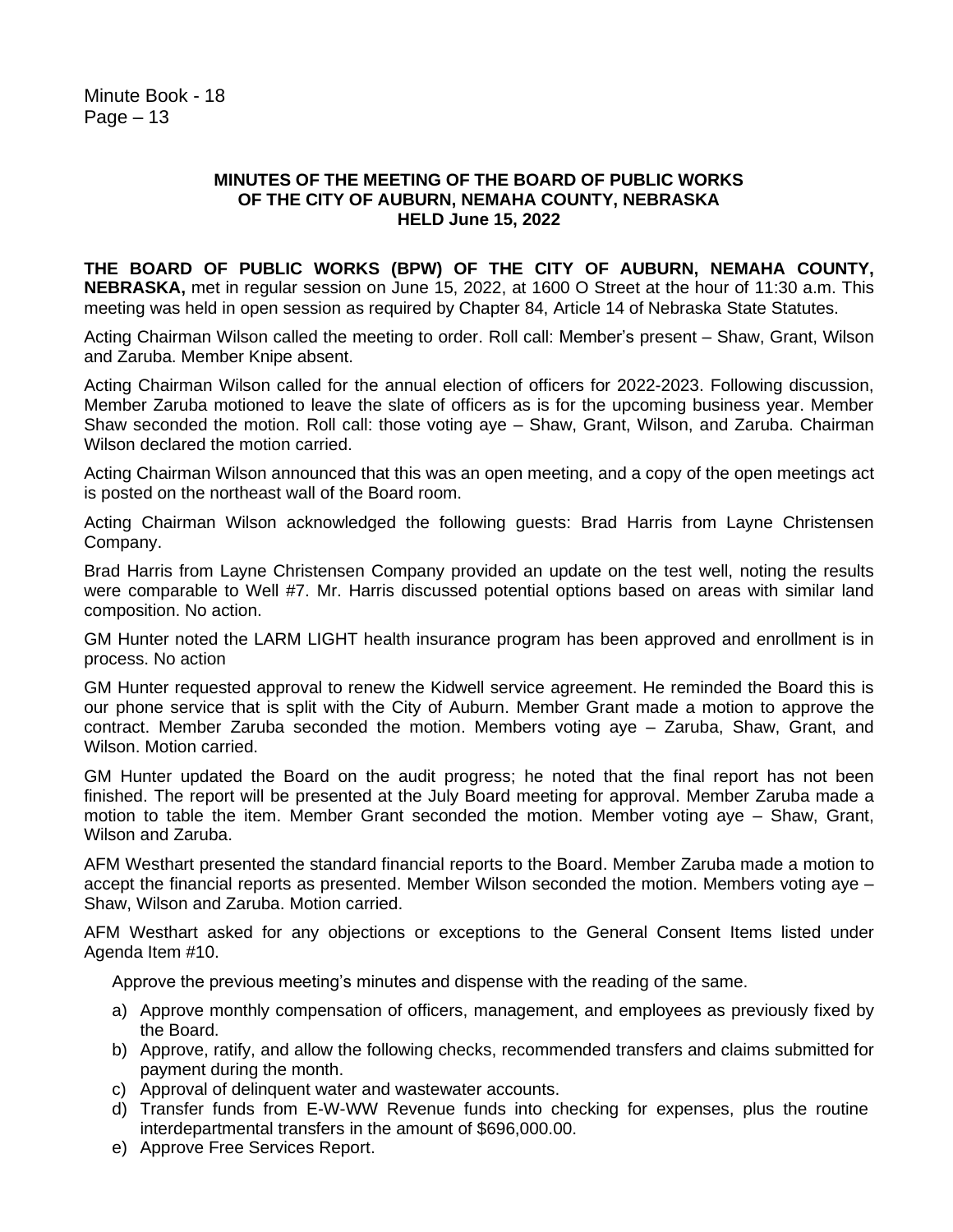Checks written during the month of June

| Airstream Heating & Cooling         | 12.20     |
|-------------------------------------|-----------|
| <b>AKRS Equipment</b>               | 721.62    |
| All Needs Computer & Mailing        | 82.74     |
| Altec Industries Inc                | 49.26     |
| American Recycling & Sanitation     | 15,981.48 |
| Ameritas Life Insurance Corp        | 250.00    |
| <b>Aramark Uniform</b>              | 1,604.14  |
| Auburn Family Health Center         | 182.00    |
| B 103                               | 152.00    |
| <b>Baird Holm LLP</b>               | 1,753.12  |
| Beard's Salvage                     | 177.89    |
|                                     |           |
| <b>Black Hills Energy</b>           | 117.15    |
| <b>Blackburn Manufacturing</b>      | 235.35    |
| <b>Board Of Public Works</b>        | 18,159.50 |
| <b>Border States Industries Inc</b> | 76,279.79 |
| Broxy, Ricky                        | 208.04    |
| Capital Business Systems, Inc       | 417.97    |
| <b>Capital One Spark Business</b>   | 1,408.57  |
| Caselle Inc                         | 1,883.00  |
| <b>CCS Inc</b>                      | 6,600.00  |
| Chase Paymentech                    | 1,640.45  |
| City of Auburn                      | 10,535.01 |
| Concrete Industries Inc             | 712.55    |
| <b>County Publications</b>          | 105.45    |
| <b>Credit Information Services</b>  | 23.90     |
| <b>DHHS State of Nebraska</b>       | 220.00    |
| Dutton-Lainson Company              | 1,071.73  |
| Eggers Brothers Inc                 | 385.12    |
| Electro Industries / Gauge Tech     | 3,598.50  |
| Envirodyne Systems Inc              | 18,921.00 |
| <b>Frontier Cooperative</b>         | 1,312.50  |
| Gardner Denver Inc                  | 7,520.00  |
| <b>Glenn's Corner Market</b>        | 113.28    |
| Graham, Austin                      | 268.13    |
| <b>Grainger Inc</b>                 | 306.87    |
| <b>Great Plains Lawn Care</b>       | 680.00    |
| Hawkins Inc                         | 2,046.26  |
| <b>HDR Engineering Inc</b>          | 6,070.88  |
| <b>HireRight Solutions LLC</b>      | 112.24    |
| <b>HOA Solutions Inc</b>            | 319.50    |
| Hoak, Mike                          | 426.00    |

| <b>Husker Electric</b>               | 162.30     |
|--------------------------------------|------------|
| Lawson Products Inc                  | 23.45      |
| Lynch's Hardware & Gifts             | 41.23      |
| Mayall, Daniel                       | 242.14     |
| Mid-American Benefits Inc            | 4,883.94   |
| Mid-Iowa Solid Waste                 | 505.05     |
| <b>Midwest Custom Coatings</b>       | 5,000.00   |
| <b>Mike's Window Service</b>         | 28.76      |
| NE Department of Revenue             | 22,117.08  |
| <b>NDEE</b>                          | 125.00     |
| Nebraska Municipal Power Pool        | 500.00     |
| <b>NPPD</b>                          | 144,093.07 |
| Nemaha County Clerk                  | 10.00      |
| Nemaha County Treasurer              | 527.80     |
| Nixon, Charles                       | 297.66     |
| Northern Tool & Equipment Co         | 39.99      |
| Olsson                               | 2,859.92   |
| <b>Omaha Public Power District</b>   | 26,275.61  |
| One Call Concepts Inc                | 136.13     |
| Petty Cash                           | 126.17     |
| Primrose Oil Company, Inc.           | 2,598.14   |
| Quadient                             | 540.88     |
| Sack Lumber Company                  | 330.81     |
| Safety-Kleen Systems Inc             | 412.77     |
| <b>Scantron Technology Solutions</b> | 10,446.66  |
| Southwest Power Pool                 | 10,495.03  |
| <b>United Parcel Service</b>         | 300.84     |
| <b>USPS</b>                          | 510.23     |
| <b>US Cellular</b>                   | 552.79     |
| <b>Verizon Wireless</b>              | 199.72     |
| Village of Brownville                | 7,234.18   |
| Village of Nemaha                    | 3,949.80   |
| Volco Company                        | 337.53     |
| Water Engineering Inc                | 392.83     |
| <b>Wesco Distribution Inc</b>        | 85.20      |
| <b>WAPA</b>                          | 21,568.89  |
| <b>WEX Fleet Universal</b>           | 3,742.64   |
| Willco Inc                           | 1,605.00   |
| <b>Wilson Electric</b>               | 140.00     |
| Windstream                           | 669.83     |
| Xpress Bill Pay                      | 554.01     |